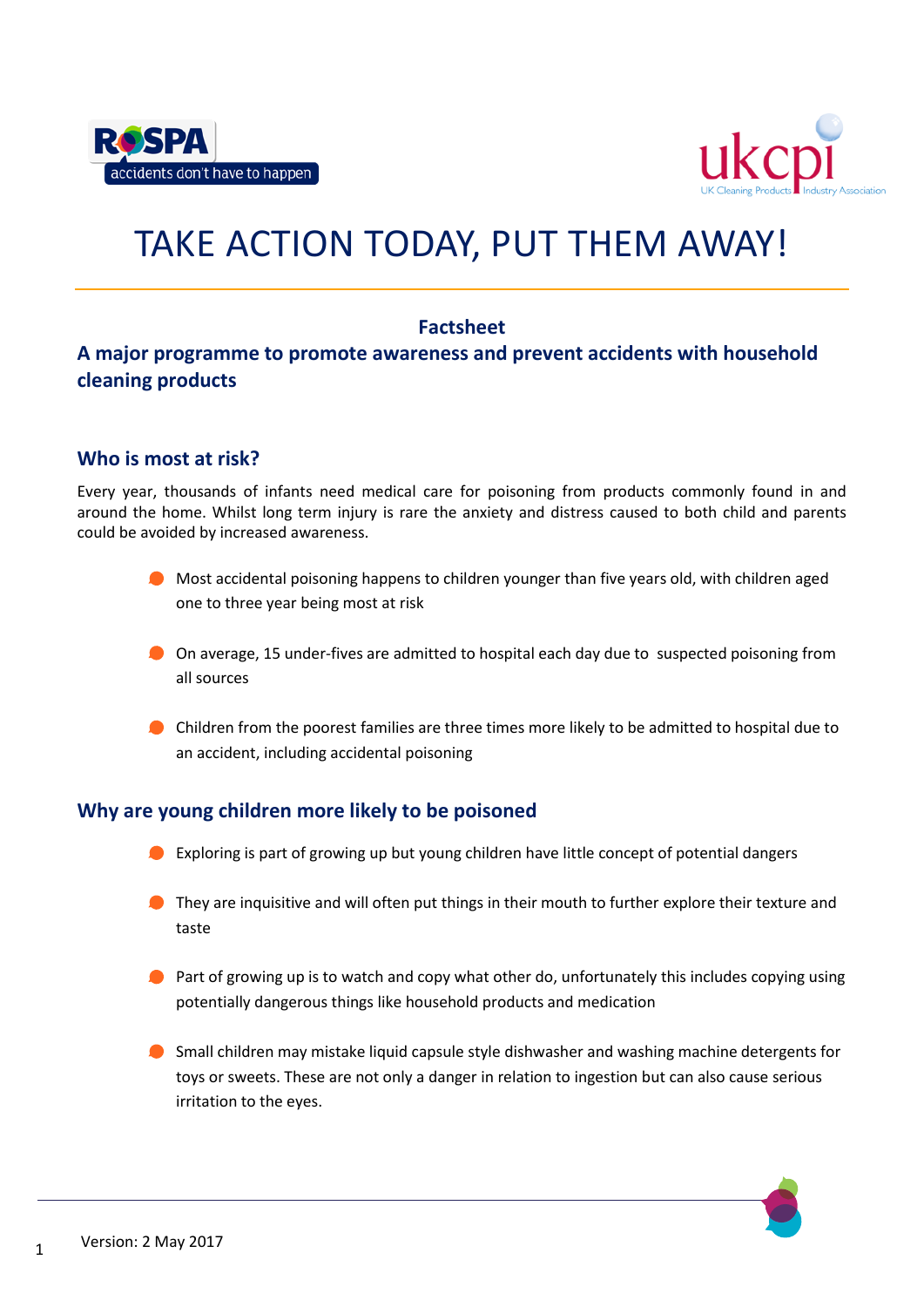

# **When do accidental poisonings happen?**

Poisoning can happen at any time of the day but more so:

- When products are left within the reach of an inquisitive child
- When a routine is changed or there are major changes within the family
- Children are in a different environment such as visiting friends and relatives
- **Adult's attention is taken away for a short while**
- **O** Through simple mistakes of transferring products into a different container

## **How can these accidental poisonings be prevented?**

## **Household cleaning products**

The kitchen and the bathroom are the likeliest places for accidental poisonings from cleaning products.

- Closely supervise children in and around the home if you are using cleaning products
- Keep household chemicals out of sight and reach of children, preferably in a locked cupboard.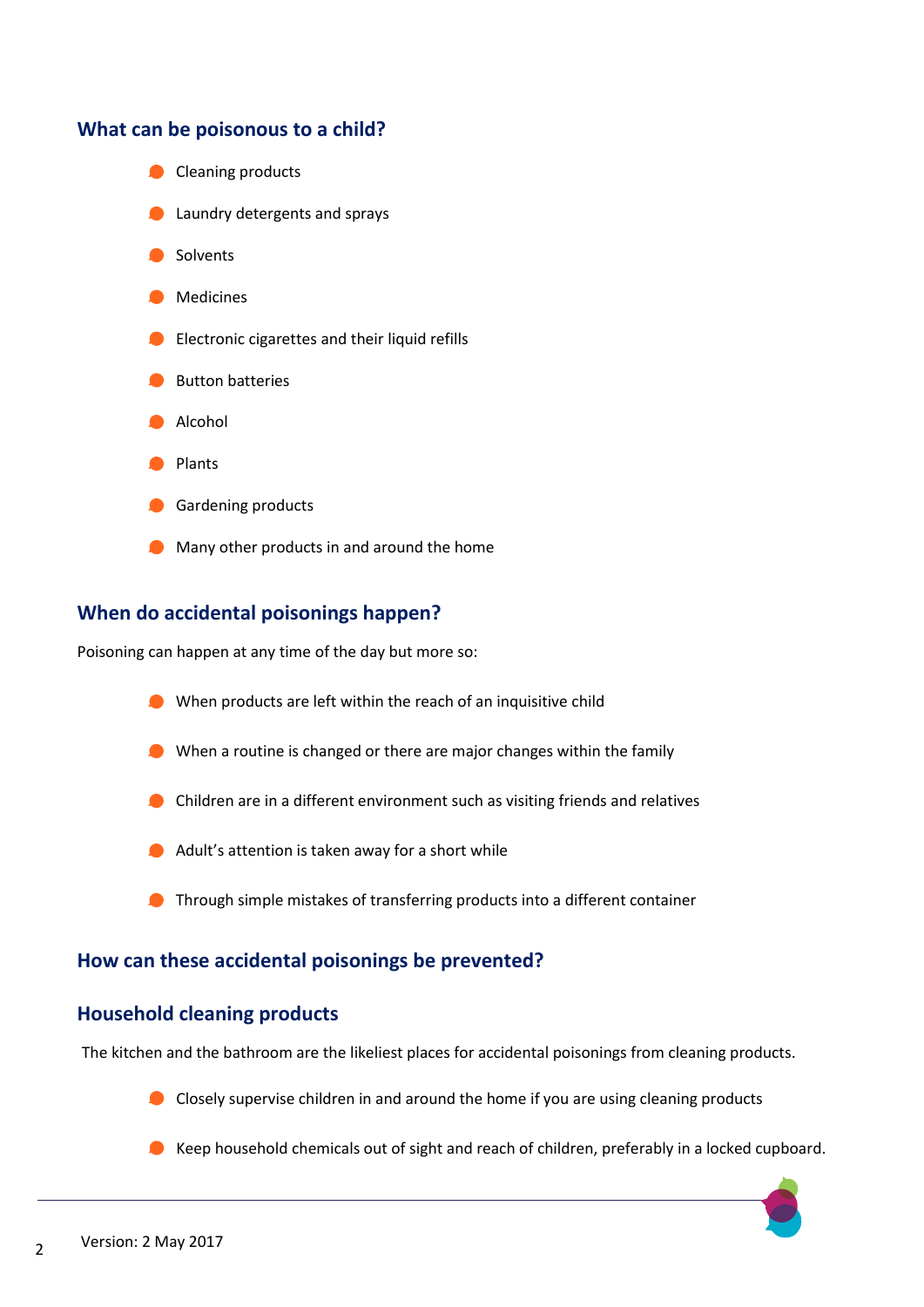Remember this also applies to the garage and shed

- Always store household cleaning chemicals in their original containers
- Replace lids and put all products away immediately after use
- **O** Dispose of unwanted household cleaning products safely
- Store household cleaning products in a different place from food and medicine
- Use household cleaning products according to label directions
- **O** Mixing household products can cause dangerous gases to form

#### **Medications**

- Wherever possible, buy products in child resistant containers
- Keep all medications out of sight and reach of children, preferably in a locked cupboard
- **Dispose of unwanted medication safely**
- Replace lids and put away immediately after use
- **Avoid keeping medication in handbags**

#### **Other Poisoning Risks**

- **Ensure that gas appliances and heaters are checked and serviced regularly**
- Always keep electronic cigarettes out of the reach of children as the vapour contains nicotine, which if swallowed, can be fatal. Liquid refills are also extremely toxic
- **Button batteries can be found in toys, remote controls and small electronic devices but if** swallowed, they can leak acid into the body with fatal results. Dispose of button batteries safely and keep them out of the reach of children
- Avoid buying plants with poisonous leaves or berries or those that can irritate the skin
- $\bullet$  Keep garden and decorating chemicals out of the reach of children
- Never decant chemicals into other containers, particularly drinks bottles
- Have chimneys and flues checked regularly to make sure they are not blocked

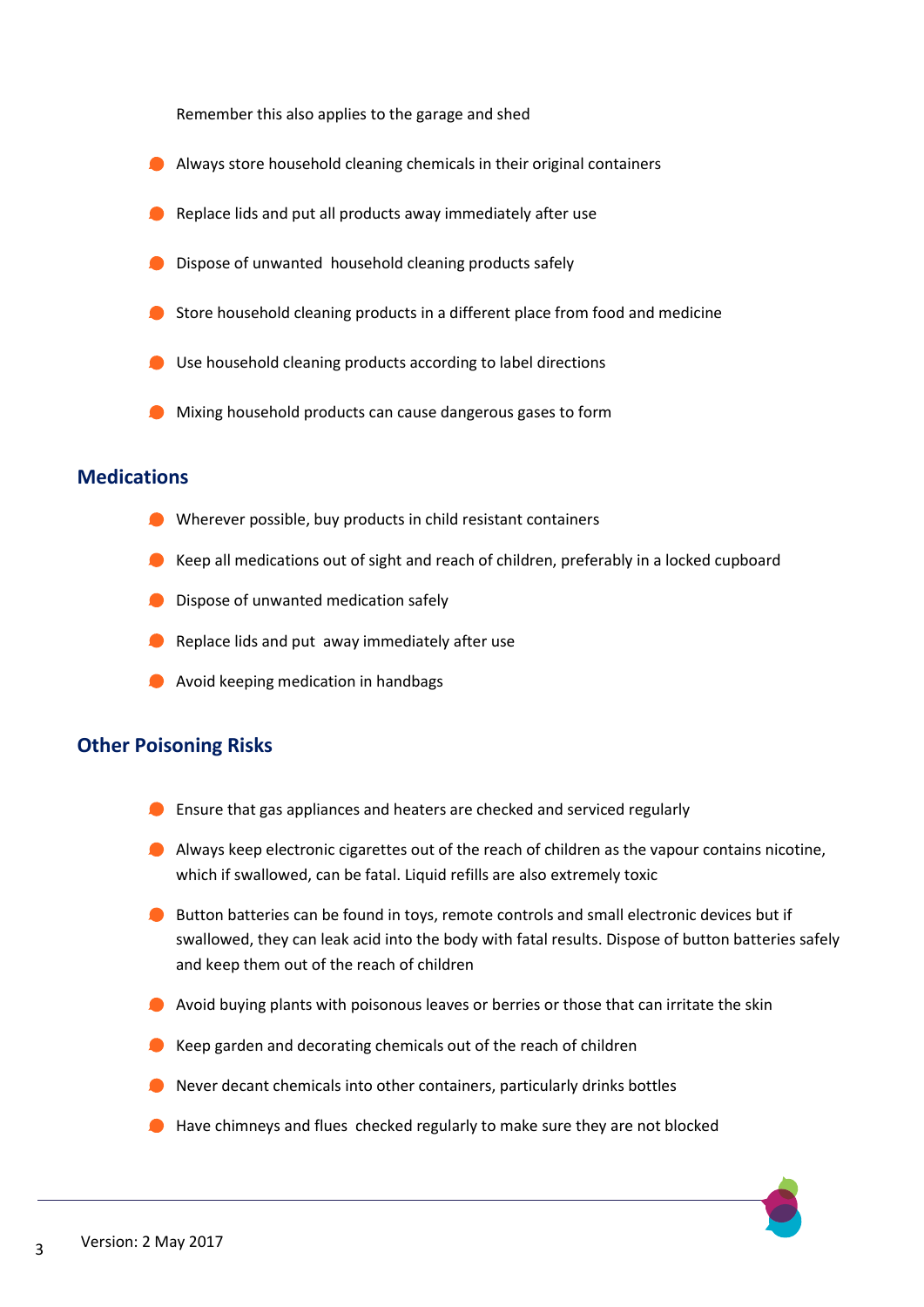# **Symptoms**

Symptoms associated with serious poisoning include:

- **being sick**
- **abdominal pain**
- **drowsiness or reduced levels of consciousness**
- **O** breathing difficulties
- seizures (fits)

## **First Aid**

If you think someone has swallowed poison:

- Get medical help immediately
- **Do not let the child drink anything**
- Do not make the child sick this can cause more damage
- If you know what has been taken keep a sample to show to the medical services
- If they appear to be unconscious, try to wake them and encourage them to spit out any pills
- If a child's lips are burned by corrosive substances, frequent sips of cold water or milk may be given
- Residual chemicals on the skin should be rinsed away with plenty of water

Medical staff will need to take a detailed history to effectively treat a person who has been poisoned. When the paramedics arrive or when you arrive at an emergency department, give them as much information as you can, including:

- What substances you think the person may have swallowed
- When the substance was taken (how long ago)
- Why the substance was taken whether it was an accident or deliberate
- **O** How it was taken (for example, swallowed)
- **O** How much was taken (if you know)
- Give details of any symptoms that the person has had, such as whether they have been sick.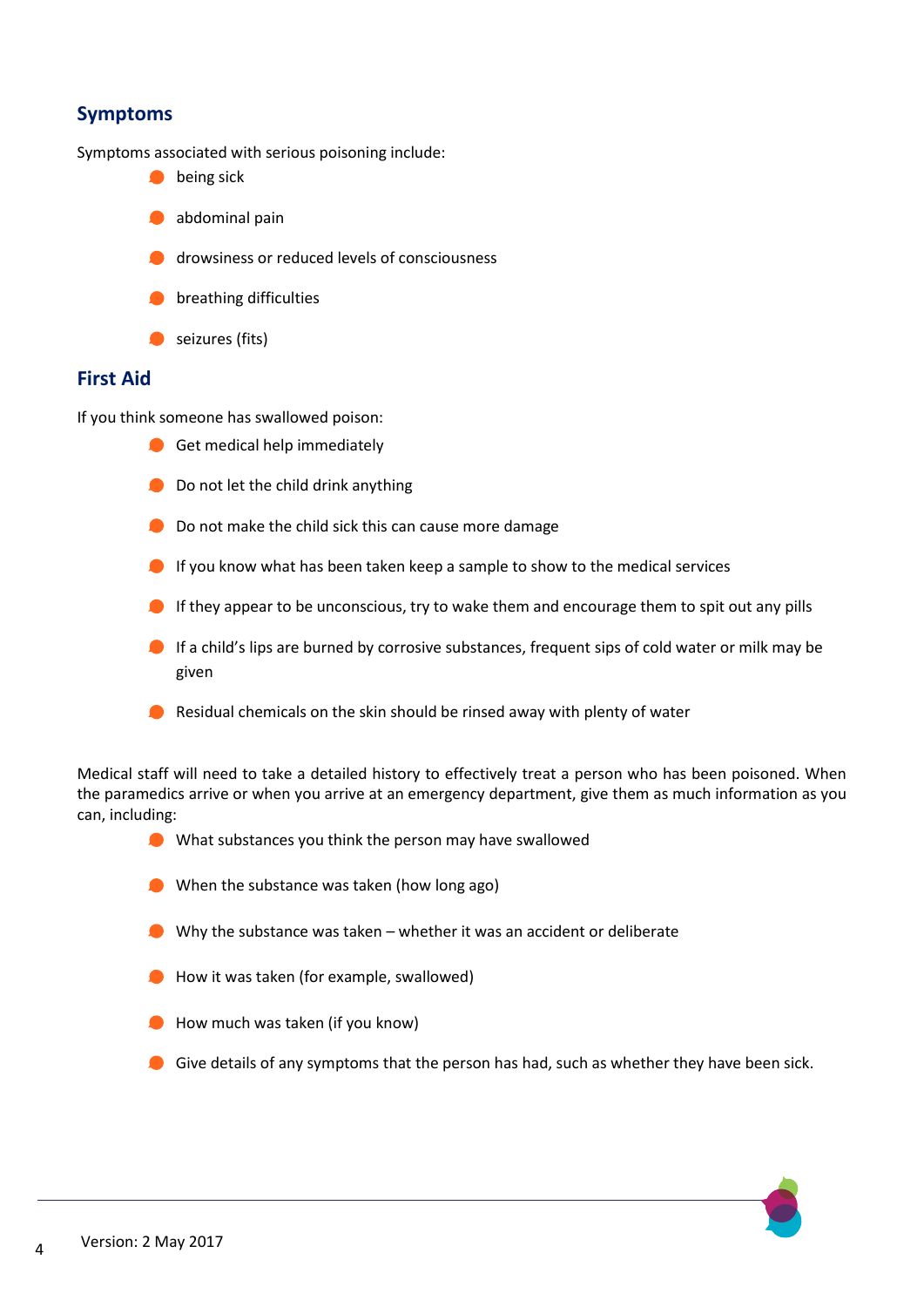# **Child Resistant Containers**

These have helped to reduce the incidence of poisoning but it must be remembered that these are not child proof. They simply delay the child from getting the product as quickly. Children as young as three can open them in seconds. It is still therefore important not to rely on child resistant packaging and to keep these products out of reach of children.

# **Where can I find further information?**

- A video and information is on the Keep Caps From Kids website, set up by the detergent industry to promote the safe use of liquid laundry detergent capsules in Europe at<http://www.keepcapsfromkids.eu/>
- The RoSPA website has advice on poisoning risks to children in the home at [www.rospa.com/homesafety/adviceandinformation/childsafety/](http://www.rospa.com/homesafety/adviceandinformation/childsafety/)
- The NHS has advice at [www.nhs.uk/Conditions/Poisoning/Pages/treatment.aspx](file://Rospa5/homesafe/Poisoning%20(TAT)%20Campaign/Launch%20Documents/Norfolk/www.nhs.uk/Conditions/Poisoning/Pages/treatment.aspx)
- A cartoon video on preventing poisonings in the home is available to use from RoSPA's YouTube site. This is in partnership with Nottingham University Hospital's Paediatric Emergency Department and can be viewed a[t http://bit.ly/1NY2VRs](http://bit.ly/1NY2VRs)